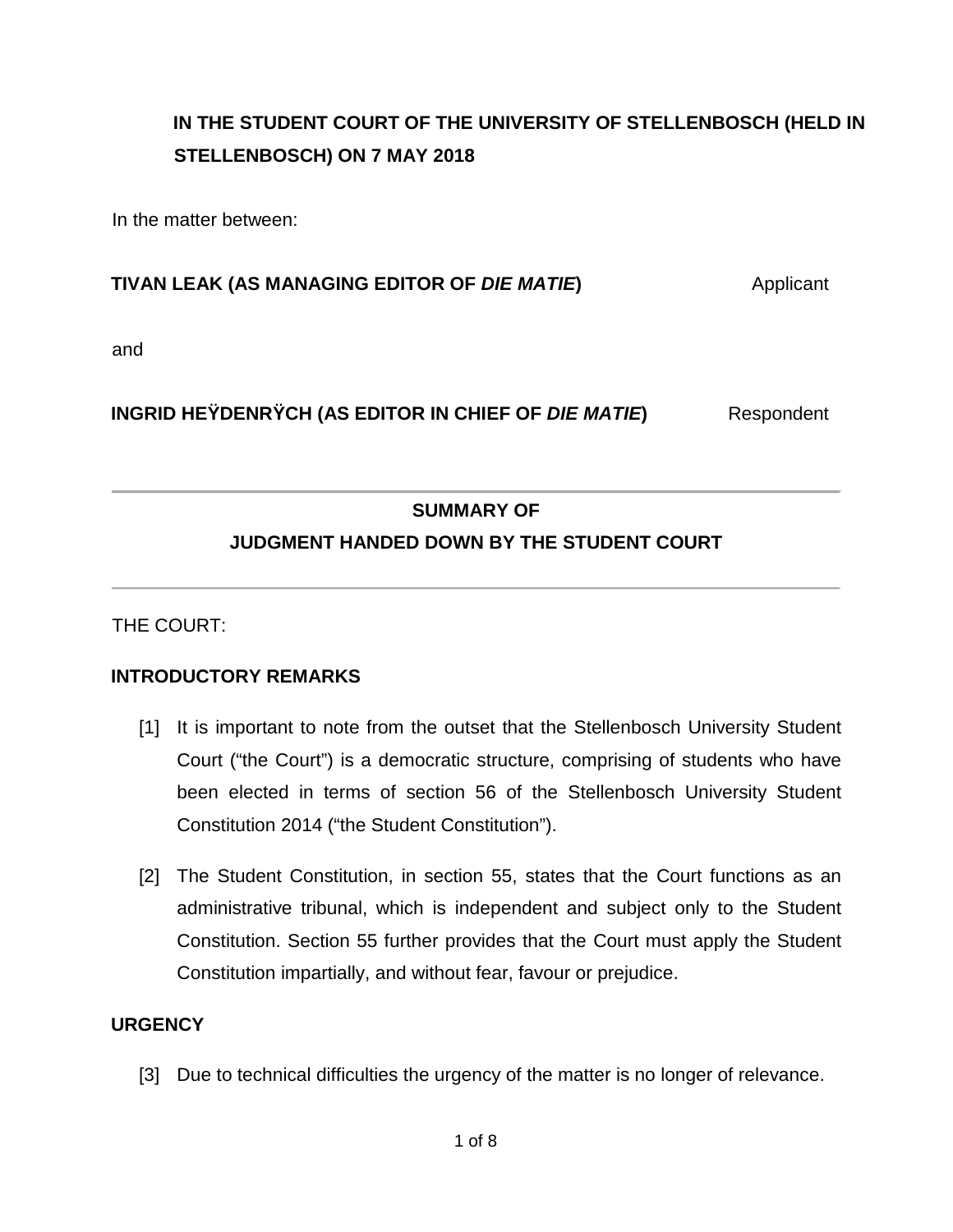#### **SUMMARY OF JUDGEMENT**

- [4] Both the Applicant and the Respondent submit that granting privileges to write and submit articles to *Die Matie* is a regular and customary practice completed in an informal manner that hinges on the Respondent's discretion. The purpose of this practise is to ensure a constant flow of written pieces for publication in the newspaper as *Die Matie* relies on these submissions, being a student-driven publication.
- [5] On the facts, the court finds the existence of two kinds of privileges that the Respondent is capable of granting. First, there is the privilege available to all students of Stellenbosch University enabling them to submit articles for consideration on an *ad hoc* basis, judged on their fitness on a case-by-case basis. The second, is a privilege of a similar nature to the above, with the differentiating distinction being the allowance of the holder to publish articles on a *continuous basis*. The difference between the two being that persons with the second type of privilege have a more qualified expectation to have their articles considered for publication, although still subject to the Respondent's power to refuse publication based on the content thereof.
- [6] The Court finds that the Applicant has the second type of privilege.
- [7] Both on the papers and during the oral hearing, the Applicant maintained that the decision taken by the Respondent should have followed the disciplinary procedures set out in *Die Matie's* Code of Conduct.
- [8] The Court does not agree. The Code of Conduct does not provide that the duties of the Applicant include writing articles for *Die Matie*. The disciplinary procedures set out in the Code of Conduct is used to enforce the content contained in the Code of Conduct. The court accordingly finds that if this function is not one of the Applicant's duties, then the mechanisms in the Code of Conduct cannot be used to enforce his privilege.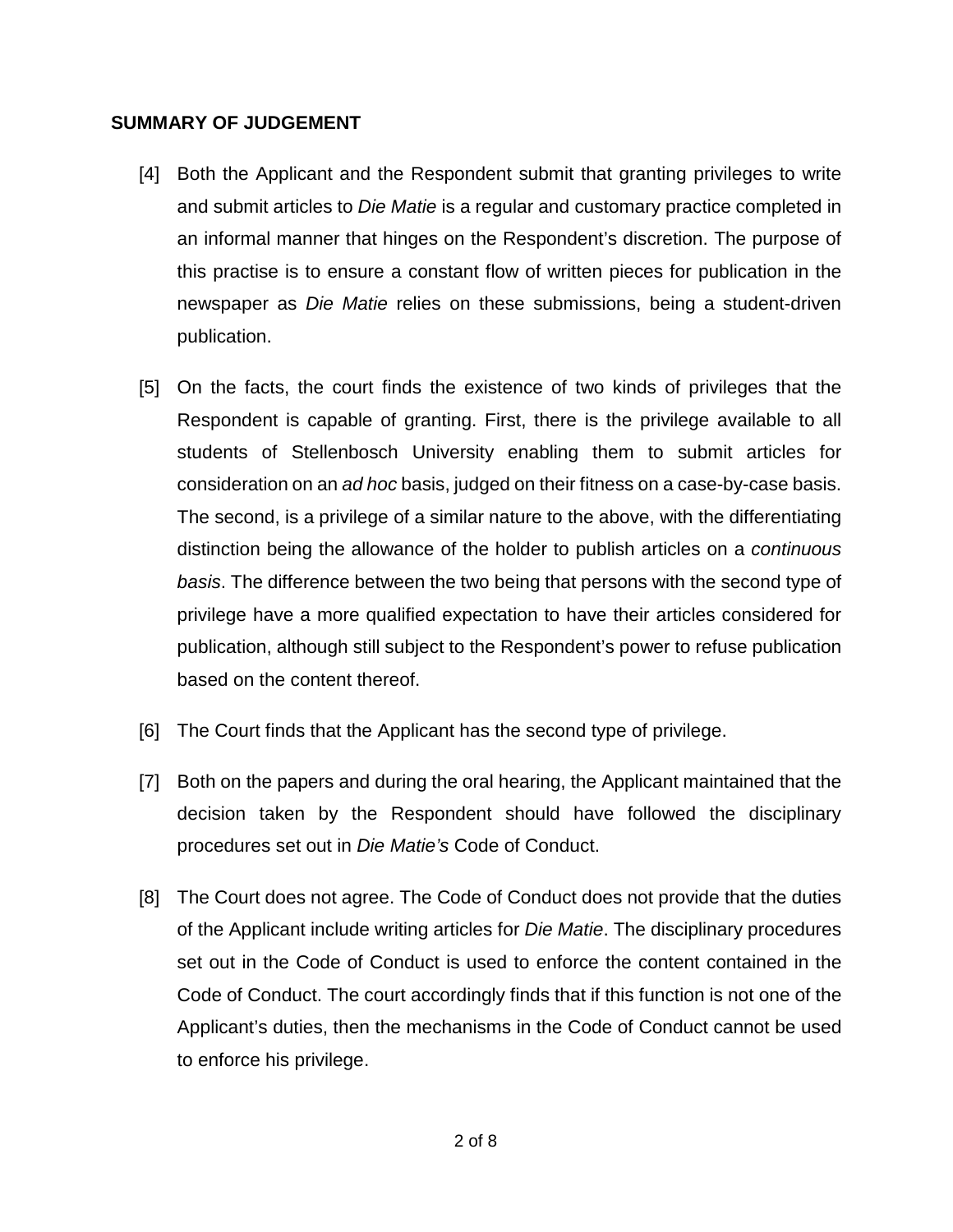- [9] Because there is no procedure in the Code of Conduct to be followed by the Respondent when decisions are made to suspend a "continuous privilege", the Applicant must rely on section 14 of the Student Constitution.
- [10] The court finds that whenever a void exists in a governing document, the Student Constitution will be applicable. In this instance, this warrants the application of section 14.
- [11] Section 14 of the Student Constitution provides that where a student's rights or legitimate expectations are materially or adversely affected by a decision taken by a student body or a member thereof, that student has the right to certain procedures being followed before that decision is made.
- [12] The Court accordingly finds that this matter, in essence, comes down to whether the Applicant has either a right or a legitimate expectation that could afford him the protection of fair procedures set out in section 14 of the Student Constitution.
- [13] In the interpretation of section 14, the Court finds that it must be given the same interpretation as is given to section 3 of the Promotion of Administrative Justice Act 3 of 2000 ("PAJA").
- [14] From the affidavits, oral submissions, and the duties of the parties as set out in the Code of Conduct of *Die Matie,* it is clear that there is no existing right in favour of the Applicant to submit articles in *Die Matie*. However, section 14 of the Student Constitution does not only protect the rights but also the legitimate expectations of students[.1](#page-2-0)
- [15] The essential question before the court is thus accordingly, whether the Applicant has a legitimate expectation as recognised by section 14 of the Student Constitution.

<span id="page-2-0"></span><sup>&</sup>lt;sup>1</sup> Stellenbosch University Student Constitution 2014, Section 14.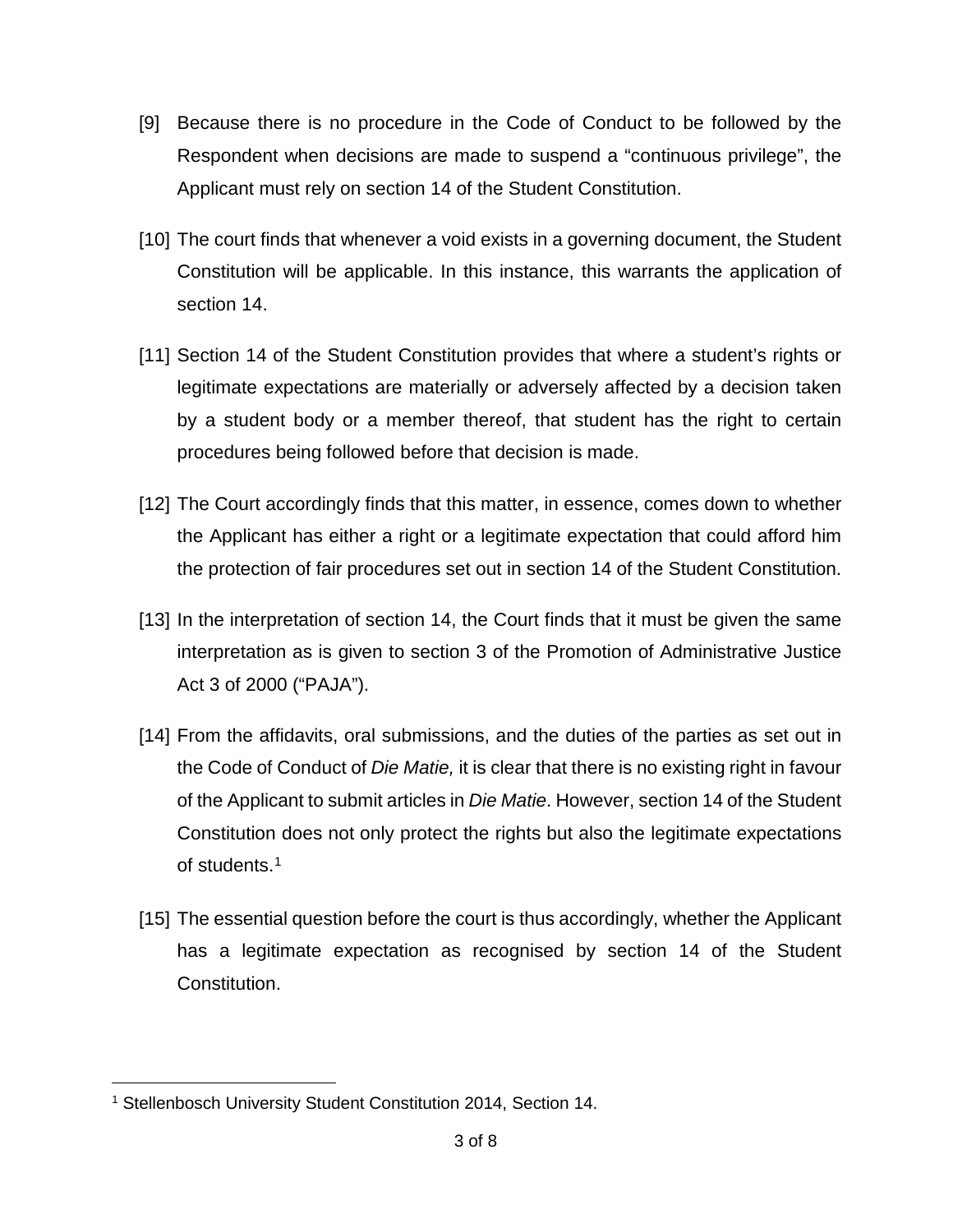- [16] On the question of whether the Applicant has a legitimate expectation, the court finds that the doctrine of legitimate expectation is applicable where a person enjoys a privilege or benefit which it would be unfair to deny that person without giving him or her a hearing.<sup>[2](#page-3-0)</sup>
- [17] The test formulated by the court in *Walele v City of Cape Town* ("*Walele*") to determine whether a legitimate expectation exists involves a two-step enquiry. The first stage entails an objective factual enquiry in determining whether the Applicant had a legitimate expectation. In the second stage, it must be determined whether, in the circumstances of that case, procedural fairness necessitates a fair hearing prior to a decision denying a person the privilege or benefit.<sup>[3](#page-3-1)</sup>
- [18] In the first stage of the enquiry, the question before the court is whether there is a legitimate expectation for the privilege or benefit to be retained. The requirements for the legitimacy of an expectation are set out in *National Director of Public Prosecutions v Phillips.[4](#page-3-2)* The first requirement is that the expectation must be reasonable. To this end, the reasonable person standard applies, namely whether a reasonable person in the same circumstances as the Applicant, would have the expectation to submit articles in future and at the very least have their articles considered for publication. The court finds that this requirement is met.
- [19] The second requirement is that the representation giving rise to the expectation must be clear, unambiguous, and devoid of any relevant qualification. The court considered the continuous nature of the Applicant's privilege, the fact that it was an established practice at *Die Matie*, and that the entire editorial team also had such privilege to submit articles for consideration. Accordingly, the court finds that the Respondent's representation to the Applicant that he had a privilege to submit

<span id="page-3-0"></span> <sup>2</sup> *Walele v City of Cape Town and Others* 2008 (6) SA 129 (CC) para 35.

<span id="page-3-1"></span><sup>3</sup> Para 38.

<span id="page-3-2"></span><sup>4</sup> 2002 (4) SA 60 (W) para 28.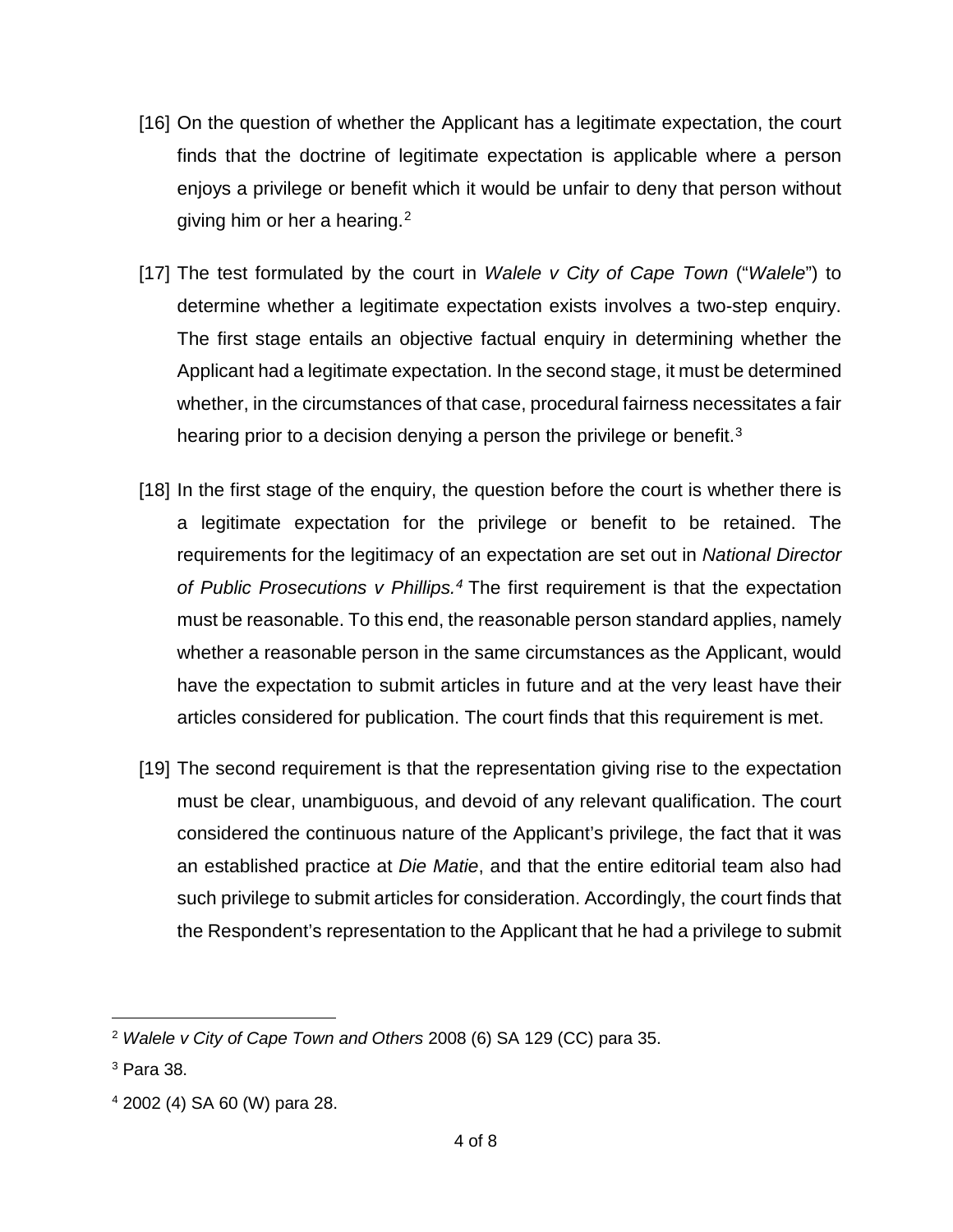articles for consideration on a continuous basis was clear, unambiguous, and devoid of any relevant qualification.

- [20] The third requirement is whether the representation is induced by a competent decision-maker. It is clear that the Respondent, by granting the privilege as a continuous one to the Applicant, has induced the expectation that the Applicant would be allowed to, at the very least, submit articles for consideration to *Die Matie*, subject to the Respondent's right to reject such submissions based on their content.
- [21] The final requirement is that the representation must have been one which it was competent and lawful for the decision-maker to make. Looking at the facts before the court, it is clear that the representation made by the Respondent flows from the nature of her position as the editor in chief, and it is an established custom in *Die Matie* for the editor in chief to make such decisions. Accordingly, the representation was one which the Respondent was competent to make and which it was lawful for her to make.
- [22] The second stage of the test for a legitimate expectation is considered, and relates to the interests of a proper balance being struck between the expectations of the Applicant on the one hand, and on the other hand, avoiding unfair judicial interference into the functions of *Die Matie*.
- [23] Finding a balance is of essence to this matter as the imposition of a procedure on the Respondent should not lead to the frustration of *Die Matie's* internal workings and should similarly not leave the Applicant vulnerable to adverse decisionmaking.
- [24] The second stage of this test thus asks whether there is a reasonable belief that the aggrieved party would be given a hearing before the decision is made?<sup>[5](#page-4-0)</sup>

<span id="page-4-0"></span> <sup>5</sup> *Walele v City of Cape Town and Others* 2008 (6) SA 129 (CC) para 39.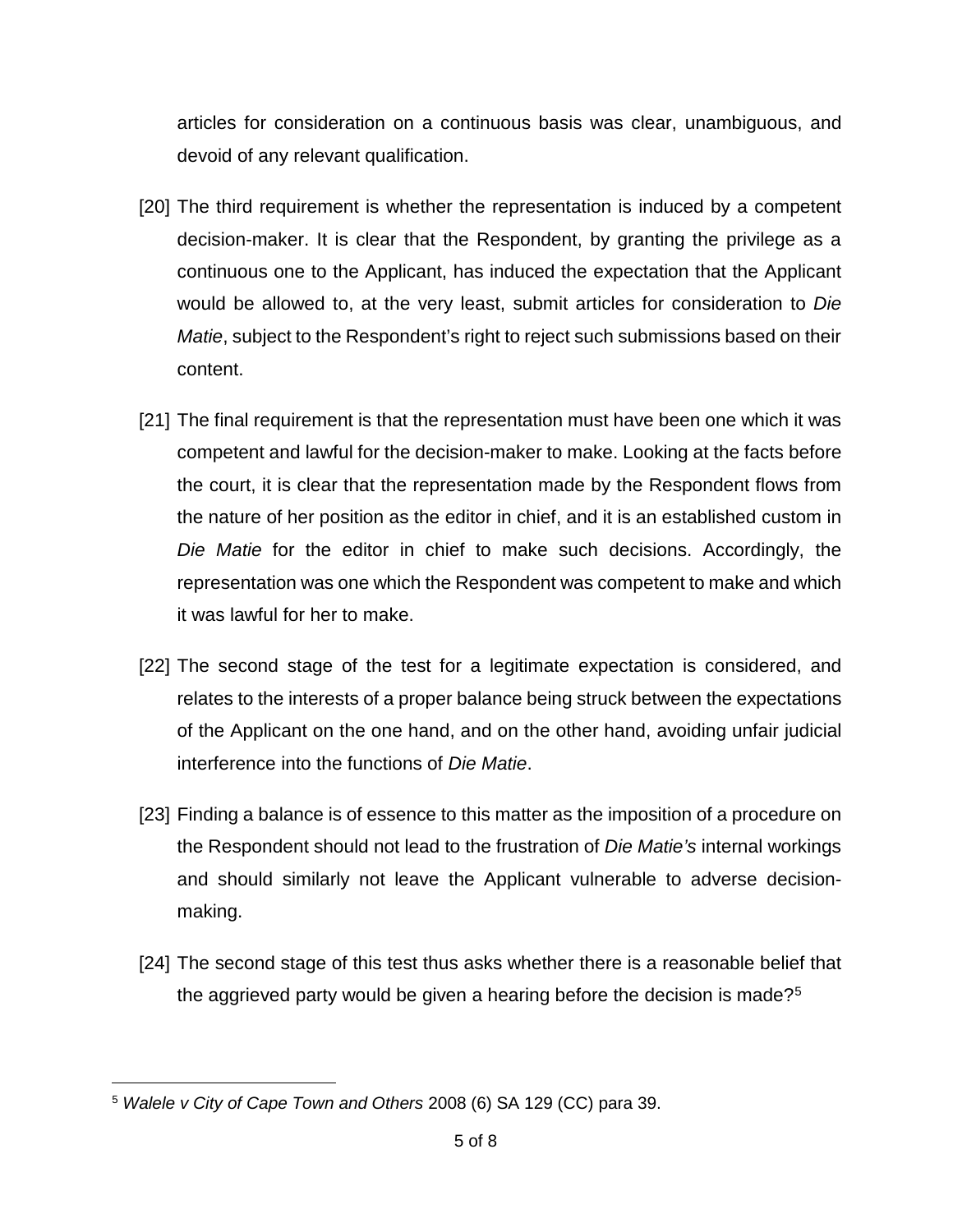- [25] This stage enquires into whether the duty to act *fairly* necessitates, in this context, a hearing or the following of a proper procedure. The consideration of fairness in this context takes into account whether or not it would be unduly burdensome on the Respondent to require a procedure and or hearing.
- [26] On the facts, the court finds that due to the serious nature of the allegations in this case and the consequences attributed to them, it would be reasonable to conclude that fairness in this context warrants and necessitates the following of a proper procedure.
- [27] Furthermore, the Court does not find that requiring a proper procedure to be followed by the Respondent would, in this specific instance, frustrate the internal workings of *Die Matie* beyond what is necessary to maintain a balance between the rights of the parties and ensuring protection for the Applicant from adverse decision-making.
- [28] At the conclusion of this test, it is the Court's finding that the Applicant has a legitimate expectation for the purposes of section 14.
- [29] Section 14 of the Student Constitution sets out certain rights that the Applicant would be entitled to in the present case, considering that the decision taken by the Respondent did indeed have an adverse effect on the Applicant's legitimate expectation.
- [30] Whether the Applicant was afforded the entitlements flowing from such rights are considered in a flexible manner and their weight would depend upon the facts of the case.
- [31] Section 14(a) entitles the Applicant to be notified of the nature and purpose of the proposed action. The Applicant was only informed of the decision after it had already been taken by the Respondent. The letter sent to the Applicant is nothing more than an exposition of the decision taken, and therefore the steps taken by the Respondent does not comply with this provision.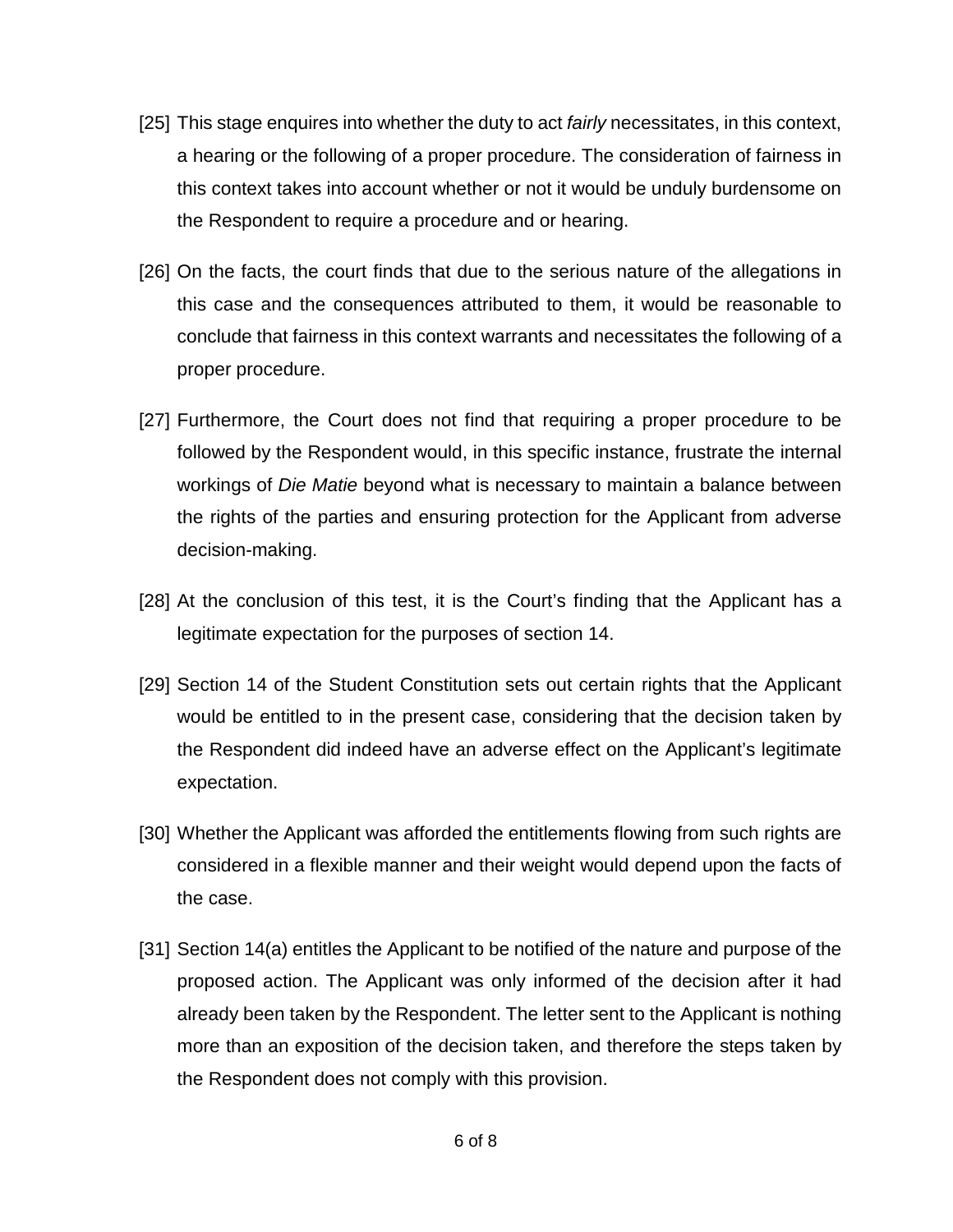- [32] Section 14(b) entitles the Applicant to a reasonable opportunity to make representations. The Respondent did not offer the Applicant such an opportunity before the decision was taken. Even though there was a meeting held between the members of the editorial team, it was not meant to be a forum for the Applicant to make representations, but rather for the Respondent to inform them of the decision which was already taken. This is clear from paragraphs 13 to 15 of the Respondent's answering affidavits.
- [33] Section 14(c) grants the Applicant the right to adequate notice of any right of review or internal appeal where applicable. In the present case, the Applicant was not given notice of his right to a review by the Student Court. Since there is no internal procedure for appeal in *Die Matie's* Code of Conduct, it is not applicable in this case.
- [34] Section 14(d) grants the Applicant the right to request reasons for the decision and to be furnished with written reasons within a reasonable time. The Applicant did not request reasons and there is therefore no duty on the Respondent to furnish such reasons until they are requested.
- [35] In conclusion, the Court finds that the Applicant had a legitimate expectation for purposes of section 14, and that this expectation was adversely and materially affected by the Respondent's decision to suspend the Applicant's privilege. The Applicant is accordingly entitled to the processes of section 14.
- [36] The Applicant had the right to be notified of the nature and purpose of the proposed action and a reasonable opportunity to make representations. On the facts however, the Respondent failed to adhere to these provisions of section 14(a) and (b).
- [37] The Applicant must therefore succeed in his motion.